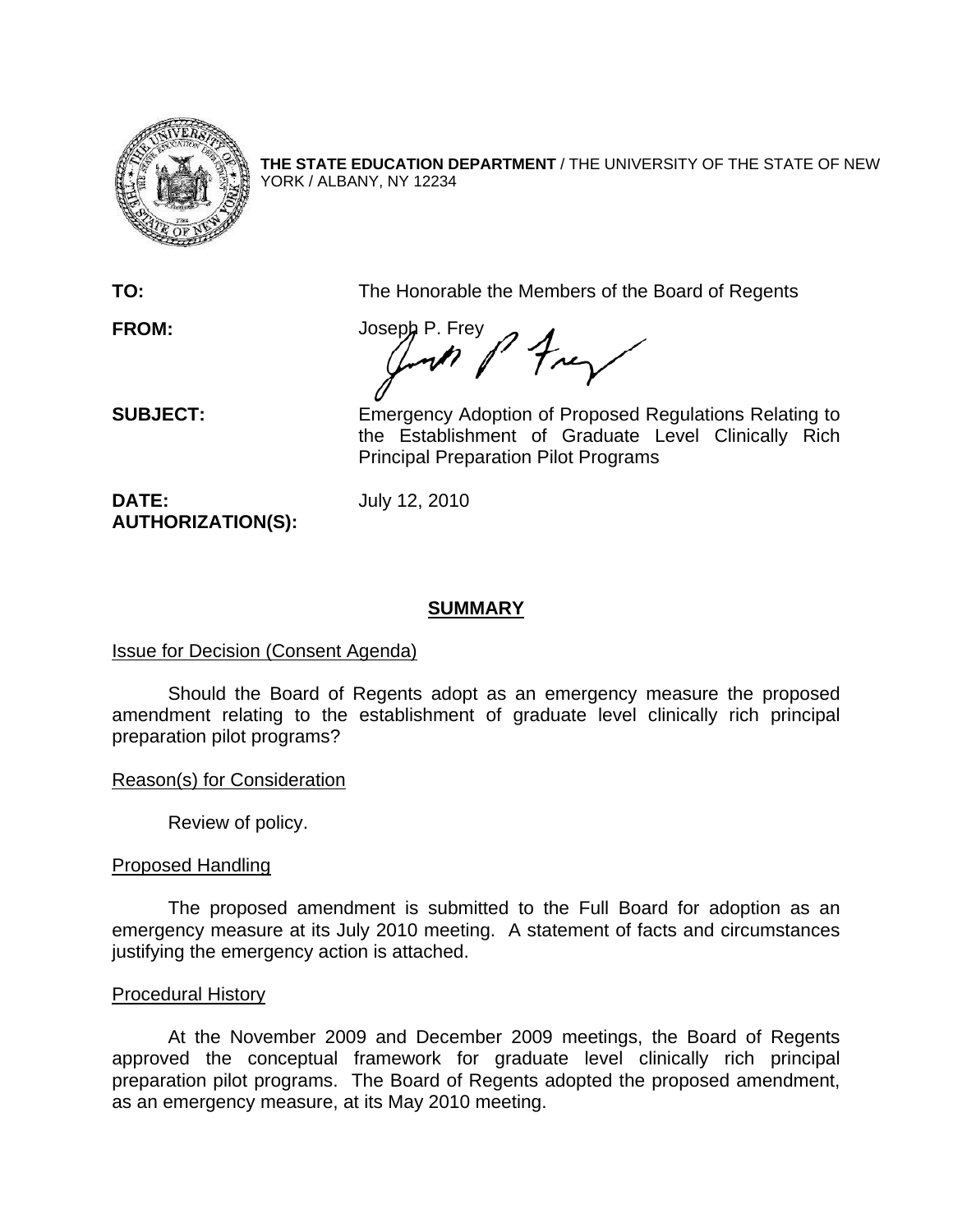### Background Information

 Research studies show that school leaders are critical to helping improve student performance and preparation programs that are grounded in intensive clinical experiences prepare effective school leaders. To maximize student growth and achievement in high need schools, the Department will select program providers for graduate level clinically rich principal preparation pilot programs through a Request for Proposal (RFP) process.

In order to ensure that any program selected to offer a clinically rich principal preparation program is of high quality, **the Board of Regents will establish a Blue Ribbon Commission to evaluate all applications.** This Blue Ribbon Commission will be comprised of highly renowned school leader educators. The Blue Ribbon Commission will make recommendations to the Board of Regents for those programs that should be authorized to establish clinically rich principal preparation programs, from collegiate and non-collegiate providers or in partnerships. The goal is to create a process that will ensure a rigorous programmatic review and to select only the highest quality providers to assist in the preparation of principals for our high need schools. **In addition, non-collegiate programs will be required to seek accreditation from an education preparation program accrediting body approved by the Board of Regents**.

 To be eligible to participate in the NYS Clinically Rich Principal preparation program, program providers must provide historical evidence of commitment to leadership in teaching and learning for all students. Institutions will also be required to provide the following evidence:

- that participants in their prior programs have had a positive impact on student achievement and student growth for all students including students with disabilities, English language learners, and students living in poverty;
- that programs were designed and implemented based upon research and best practice in leadership knowledge and skills effective in impacting student learning;
- . that programs have engaged parents, community members, and have appropriate resources;
- that they have been able to build and sustain partnerships with schools, communities, and other entities to further student learning;
- for programs of school leadership preparation, evidence that graduates have been employed in high need schools and the length of time of their employment; and
- . the approaches in evaluating past program outcomes have been fair and objective.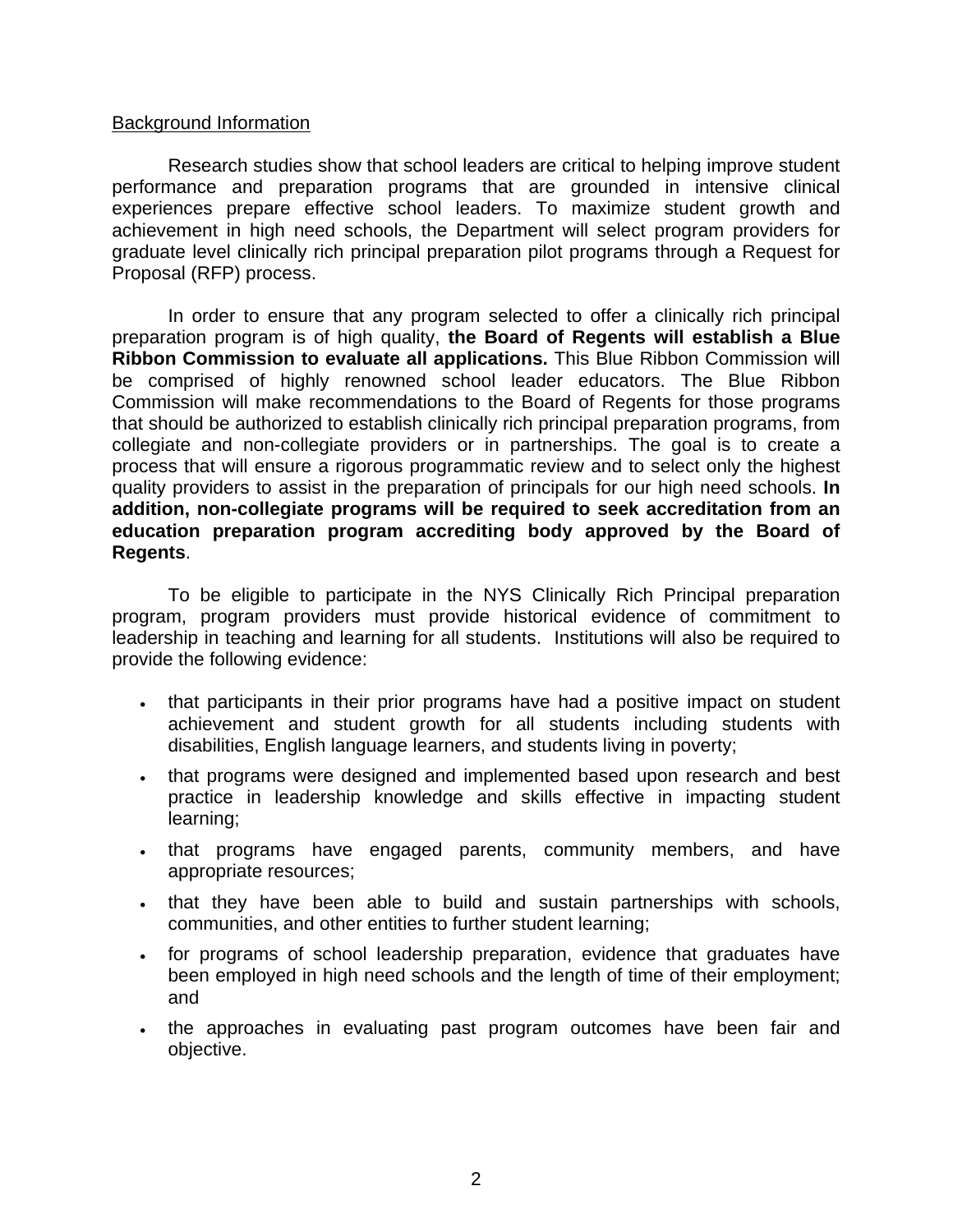To ensure program quality, the proposed amendment requires that the pilot program will meet the general registration standards established by the Board of Regents for graduate curricula in terms of instructional time, faculty qualifications, and the rigor of curriculum. For example, the proposed regulation identifies the same faculty requirements that have been established for all graduate programs in New York State. In addition, the pilot program must achieve accreditation and maintain an 80 percent or higher pass rate on the appropriate New York State Teacher Certification Examinations. The content studies offered in the pilot programs shall meet the requirements for the school building leader certificate as prescribed in the current program registration requirements for traditional leadership preparation programs.

 The proposed amendment includes components of effective leadership preparation programs:

- **Collaboration between program providers and partnering high need schools or school districts**: program providers shall execute a written agreement with partnering high need schools which specifies the roles of each partner in the design, implementation, and evaluation of the pilot programs.
- **Recruitment and selection for program candidates**: the recruitment process will be highly selective to attract not only the highest caliber of candidates to the pilot program but also candidates with a strong commitment to high need schools. Only candidates who demonstrate excellence in teaching, experience working as advocates for children and families in high need schools, leadership capability, and a sincere intent to serve as instructional leaders will be admitted into the pilot program.
- **Research-based curriculum linking theory and practice**: the pilot program shall include at least the equivalent of one continuous school year of mentored clinical experience, grounded in the Educational Leadership Policy Standards: Interstate School Leaders Licensure Consortium 2008 and centered on practicing research-based school leadership skills. The curriculum shall effectively integrate technology, be intellectually challenging, reflect research on effective leadership and school improvement, and focus on improving the conditions that impact student learning and achievement.
- **Recruitment, selection, training, and support for principal-mentors**: program providers shall collaborate with the high need schools to select principal-mentors that are highly effective principals and must provide principal mentors with continuous support and research-based training to effectively mentor program candidates. Principal-mentors will work collaboratively with faculty supervisors to evaluate candidates and provide feedback.
- **Mentoring and support for candidates throughout the program and after program completion**: prior to assigning candidates to a school, program providers will enter into a written agreement with the high need schools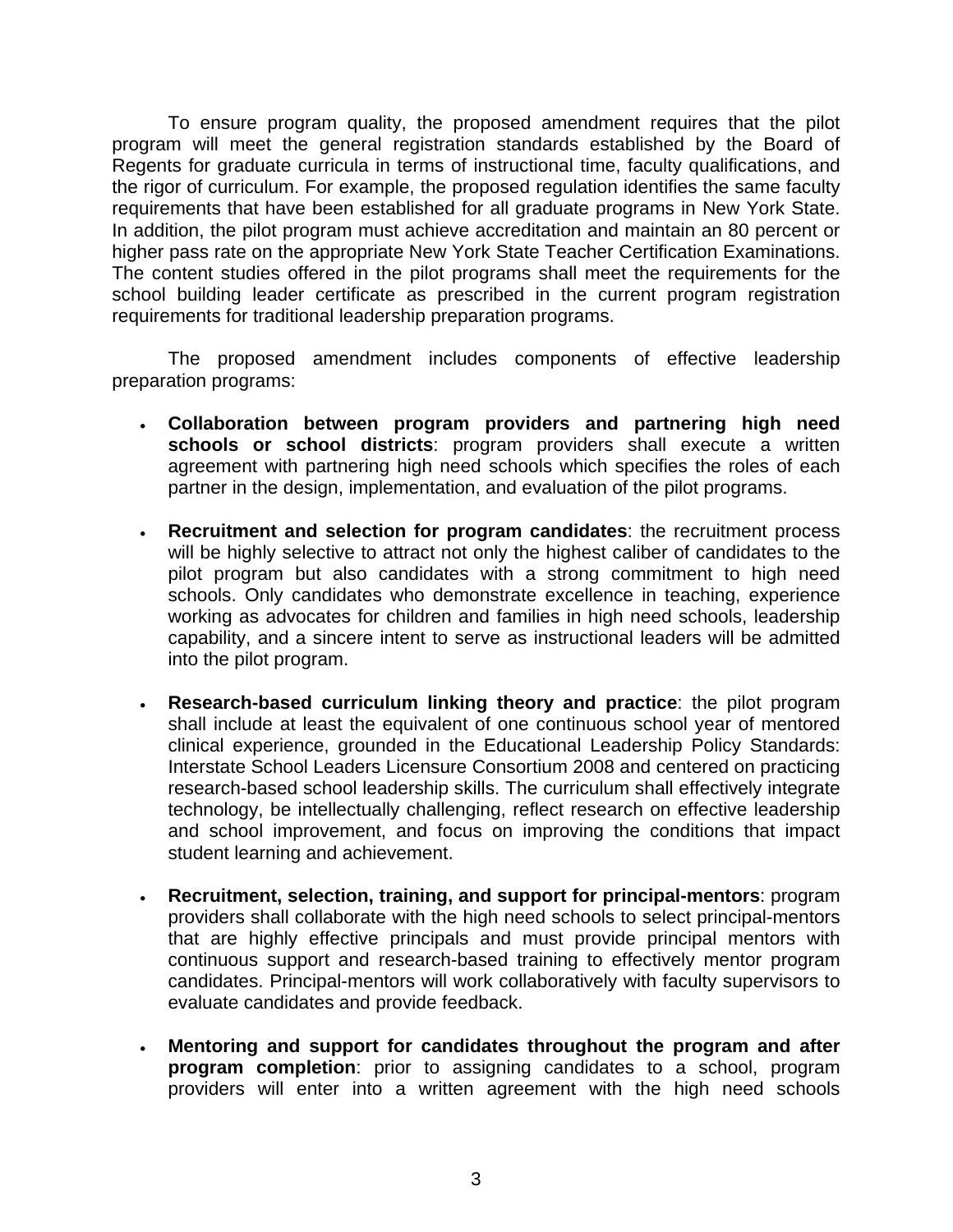specifying the mentoring plan. During the clinical experience, each candidate will be assigned a principal-mentor and a support team comprised of program faculty, teachers and administrators at the high need school and, if applicable, the district superintendent. In addition, program providers must have a formal written agreement with partnering schools or school districts to provide continued mentoring support for program graduates during their first year in a school leadership position.

### Recommendation

VOTED: That a new paragraph (6) of subdivision (a) is added to section 52.1; a new paragraph (7) is added subdivision (c) of section 52.21 and that a new subclause (3) is added to clause (a) of subparagraph (ii) of paragraph (1) of subdivision (a) of Section 80-3.10 of the Regulations of the Commissioner of Education, effective August 21, 2010 as an emergency action upon a finding by the Board of Regents that such action is necessary to protect the general welfare in order to timely implement the provisions of the proposed amendment so that the Department can begin the competitive bidding process so that institutions can begin offering these programs for the 2011-2012 school year.

### Timetable for Implementation

 The May emergency adoption will expire on August 22, 2010. If adopted as an emergency measure at the July Regents meeting, the proposed amendment will become effective on August 21, 2010 to ensure that the regulations remain continuously in effect until the regulation becomes effective as a permanent rule on October 6, 2010.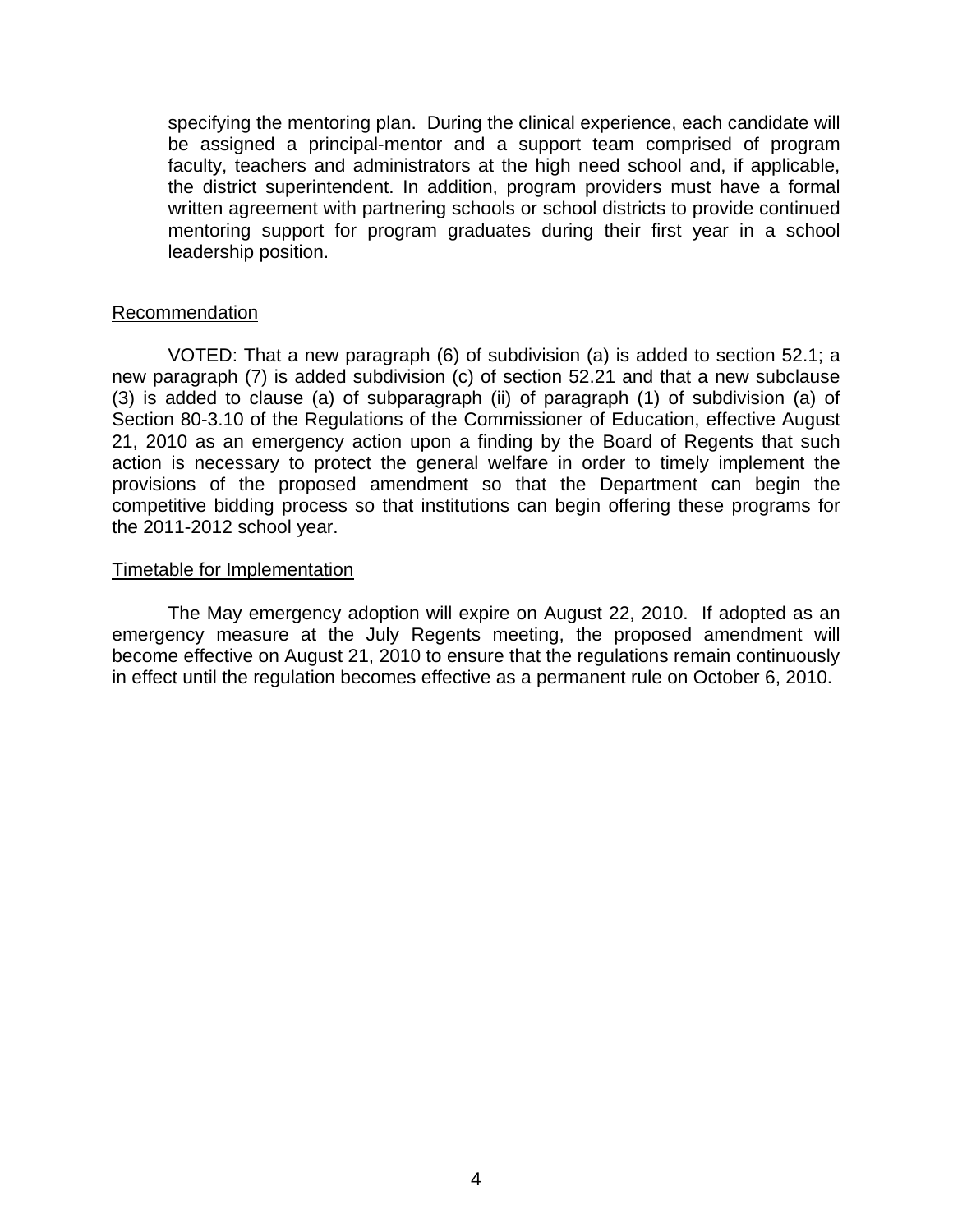AMENDMENT OF THE REGULATIONS OF THE COMMISSIONER OF EDUCATION

Pursuant to sections 207, 208, 210, 214, 216, 224, 305, 3001, 3004 and 3006 of the Education Law

1. Paragraph (6) of subdivision (a) of section 52.1 of the Regulations of the Commissioner of Education is added, effective August 21, 2010, as follows:

(6) every curriculum leading to certification as a school building leader in a clinically rich graduate level principal preparation pilot program as prescribed under section 52.21(c)(7) of the Regulations of the Commissioner of Education.

 2. A new paragraph (7) of subdivision (c) of section 52.21 of the Regulations of the Commissioner of Education is added, effective August 21, 2010, as follows:

 (7) Clinically rich graduate level principal preparation pilot program for high need schools.

(i) Purpose. The purpose of this paragraph is to establish a clinically rich graduate level principal preparation pilot program to increase the supply of highly effective principals in high need schools. This pilot program will include an intensive clinical component, grounded in the standards of the Interstate School Leaders Licensure Consortium (ISLLC) and centered on the practice of research-based school leadership skills and best practices that lead to strong educational leadership and increased student achievement.

(ii) Limitations. The clinically rich graduate level principal preparation pilot program shall end on June 30, 2016.

(iii) Definitions. For purposes of this paragraph: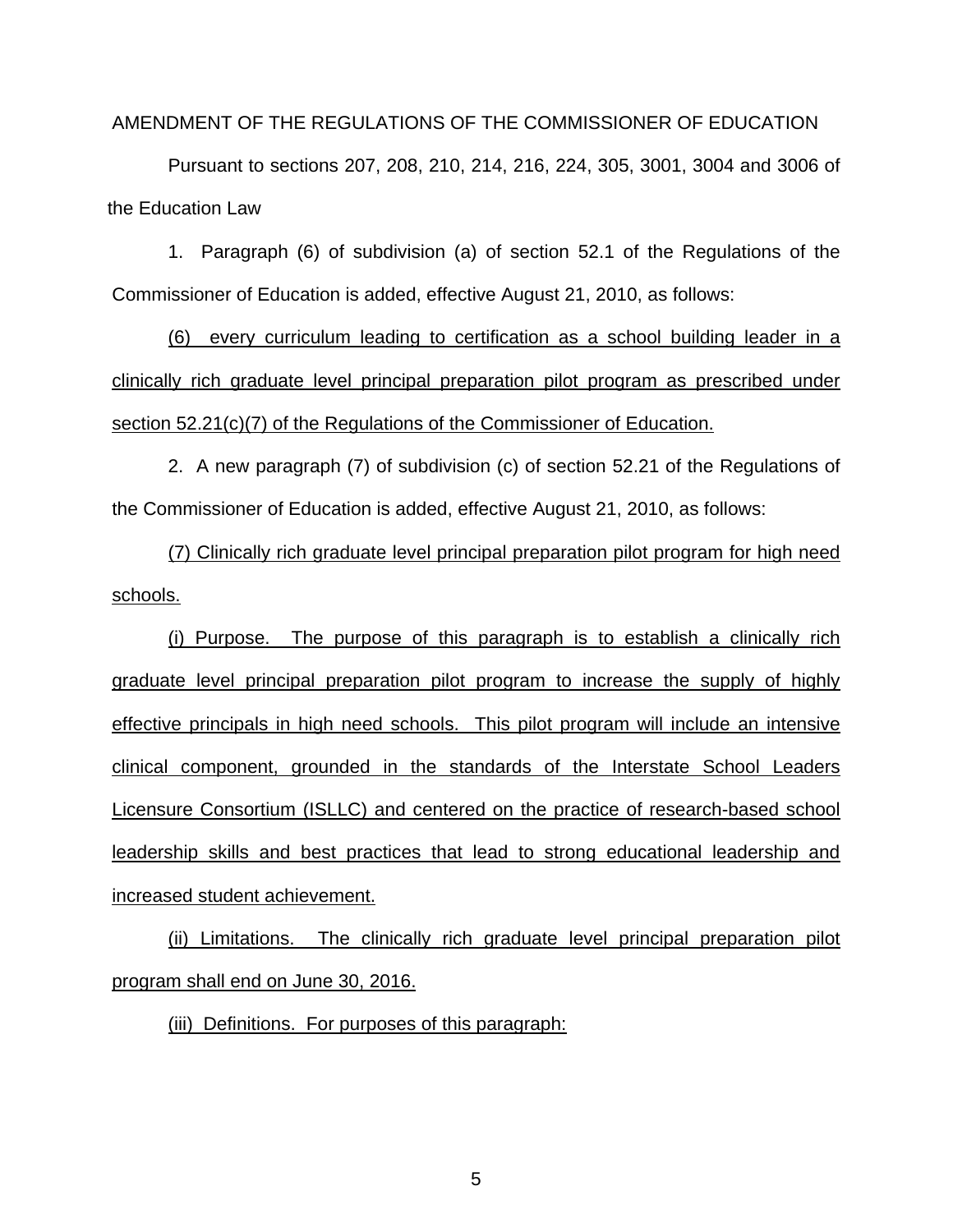(a) High need school shall mean a school designated by the Commissioner of Education as a high need school. A high need school shall include, but not be limited to, schools under registration review, low performing schools, and other high need schools approved by the Board of Regents for purposes of this program.

(b) Institution shall mean an institution of higher education as defined in section 50.1 of this Title, an education corporation as defined in Education Law section 216 a, or a corporation having an educational purpose that is formed under the Not-for-Profit Corporation Law or the Business Corporation Law with the consent of the Commissioner pursuant to Education Law section 216, or a Limited Liability Company having an educational purpose that is formed under the Limited Liability Company Law with the consent of the Commissioner under Education Law section 216, and such institution must be selected by the Board of Regents for participation in these pilot programs pursuant to a request for proposal ("RFP") process. Such proposals shall meet the criteria outlined by the Board of Regents in the RFP and be in a format, and submitted pursuant to a timeline, as prescribed by the Board of Regents.

(c) Principal-mentor shall mean an experienced and highly effective principal who holds a certificate as a school building leader and is selected through collaboration between the program provider and the school district and is assigned to provide mentoring and support to a candidate in this pilot program.

(iv) General requirements for the clinically rich graduate level pilot program. The general registration requirements set forth in sections 52.1 and 52.2 of this Part ,the general requirements for registration of programs leading to certification in the educational leadership service as set forth in sections  $52.21(c)(1)(ii),(iii)$  and (iv) of this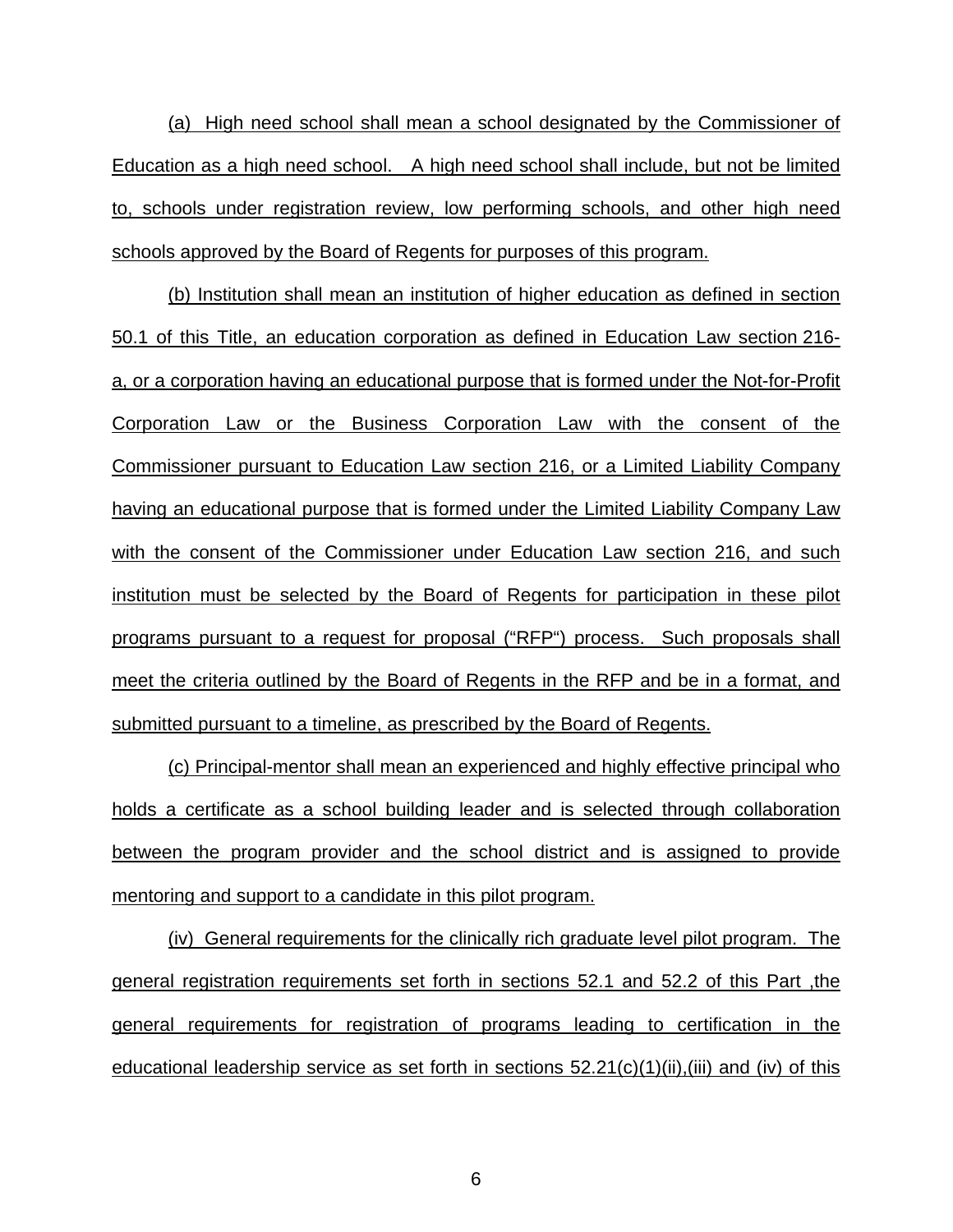Part and the institutional accountability requirements set forth in section 52.21(c)(6) of this Part shall apply. The requirements set forth in section 52.21(c)(2) of this Part shall not be applicable, except as otherwise provided in this paragraph.

(v) Specific requirements for the clinically rich graduate level principal preparation pilot programs. The following requirements shall be met:

(a) Collaboration. Any institution that participates in this program shall execute a written agreement with each partnering high need school which shall include the following:

(1) the specific roles of the institution and the high need school in the recruitment, preparation, and mentoring of candidates, as well as their roles in sustaining this pilot program in the long term;

(2) the selection and evaluation criteria and the recruitment process for principalmentors;

(3) a commitment to actively recruit and select candidates who demonstrate excellence in teaching, experience working as advocates for children and families in high need schools, leadership capability, and a sincere intent to serve as instructional leaders;

(4) the various types of assessments that will be used to evaluate candidates throughout the program, and how such assessments will be utilized to prescribe study and authentic, real-world experiences that will enable candidates to develop the knowledge, understanding, and skills necessary to successfully meet the requirements of this program, provide effective leadership in high need schools and to obtain certification upon completion of the program.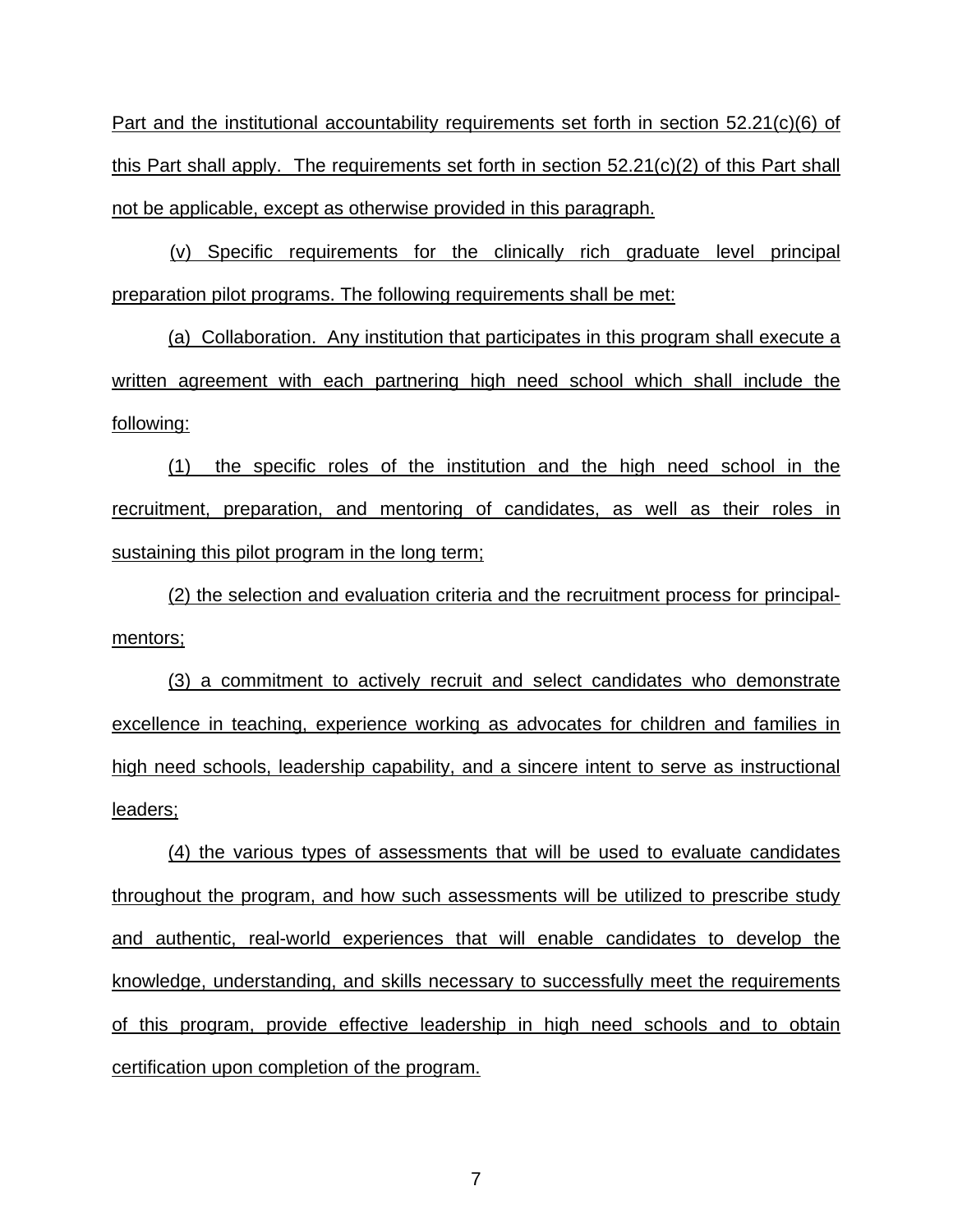(b) Admission requirements. In addition to the selection criteria established by institutions for candidates to participate in this program, the pilot program shall meet the following admission requirements:

(1) The program shall require candidates to hold a baccalaureate or graduate degree from a regionally accredited higher education institution or an equivalently approved higher education institution as determined by the department. Candidates shall have achieved at least a 3.0 cumulative grade point average, or its equivalent, in the program leading to the baccalaureate or graduate degree, or shall have been found by an officer designated by the registered program to have the necessary knowledge and skills to successfully complete the program, which finding shall be in writing and include the basis for that finding.

(2) Candidates shall possess a permanent or professional certificate in the classroom teaching service or pupil personnel service, or to demonstrate the potential for instructional leadership based on prior experiences that are evaluated using criteria established by the program and uniformly applied. Institutions shall inform applicants in writing prior to admission that the State Education Department requires for the initial certificate as a school building leader that the candidate shall have successfully completed three years of classroom teaching service and/or pupil personnel service experience in public or non-public schools N-12.

(3) Institutions shall require candidates to demonstrate the potential to become education leaders possessing the characteristics of effective leaders as a result of their prior experiences, including experiences as a teacher, administrator, or pupil personnel service provider.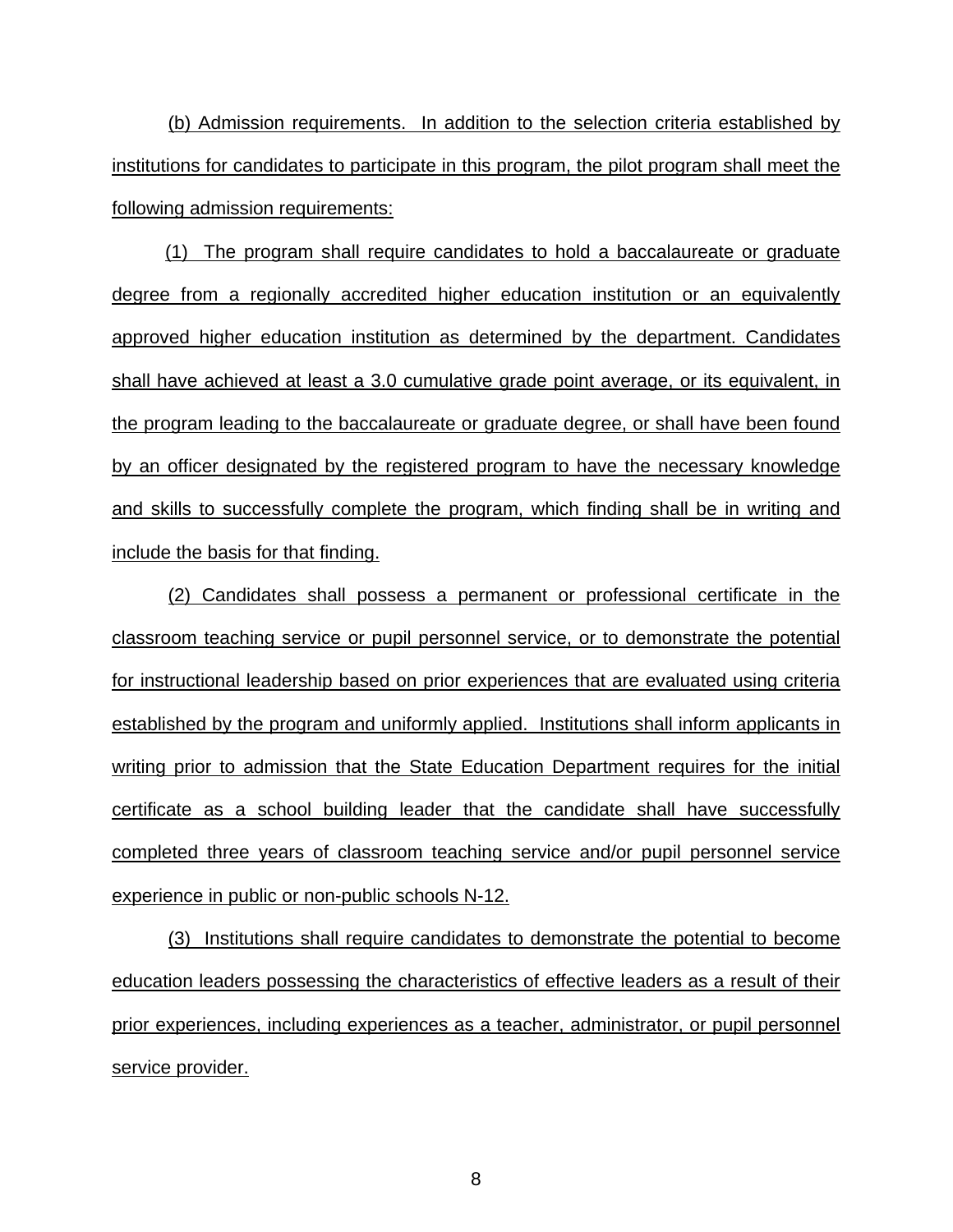(4) Only those candidates who provide a written commitment to be a school building leader for at least four years in a high need school upon graduation shall be admitted into the program.

(c) Instruction. Any instruction provided within the program shall reflect a deep understanding of adult learning principles, make appropriate use of technology, demonstrate effective instructional practices, be individualized based on the candidate's needs, and demonstrate the development of higher order cognitive processes.

(d) Curriculum and the clinical experience component Completion of the curriculum and the clinical experience component of the program shall prepare the candidate with the education required for an initial certificate in the school building leader certificate title (principal, housemaster, supervisor, department chair, assistant principal, coordinator, unit head, and any other person serving more than 10 periods per week of the assignment in an administrative or supervisory position, except school district leader or school district business leader).

(1) Faculty. All faculty members who teach within a curriculum in this pilot program shall possess earned doctorates or other terminal degrees in the field in which they are teaching or shall have demonstrated, in other widely recognized ways, their special competence in the field in which they instruct graduate students.

(2) Curriculum.

(i) The curriculum of the pilot program shall include research-based skills and best practices aligned with the following six standards of the Educational Leadership Policy Standards: ISLLC 2008 to prepare candidates to be effective school building leaders in high need schools and promote the success of all students by: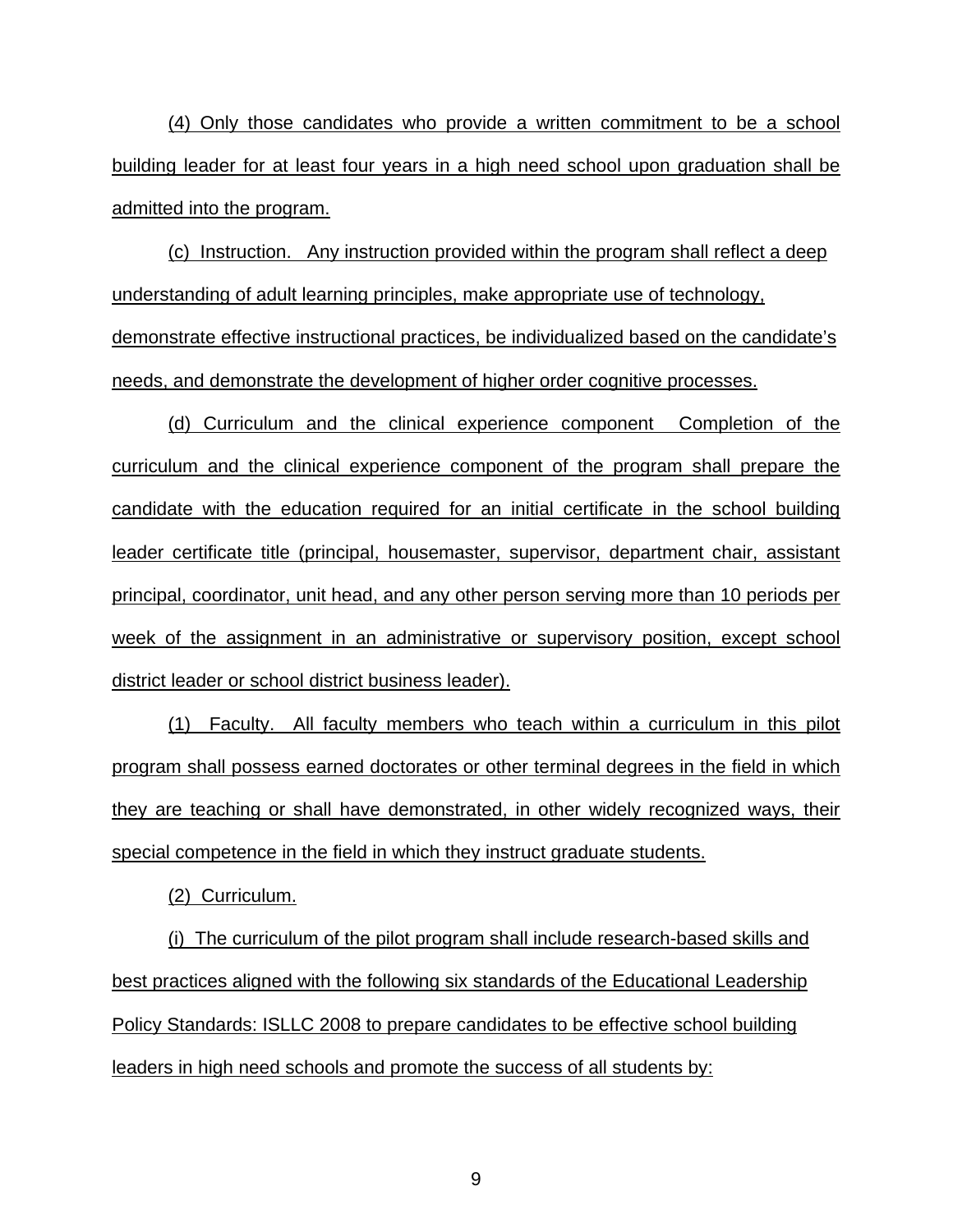(A) facilitating the development, articulation, implementation, and stewardship of a vision of learning that is shared and supported by the school community;

(B) advocating, nurturing and sustaining a school culture and instructional program conducive to student learning and staff professional growth;

(C) ensuring management of the organization, operations and resources for a safe, efficient, and effective learning environment;

(D) collaborating with families and community members, responding to diverse community interests and needs, and mobilizing community resources;

(E) acting with integrity, fairness, and in an ethical manner; and

(F) understanding, responding to, and influencing the larger political, social, economic, legal, and cultural context.

(ii) In addition, the curriculum of the program shall meet the following requirements:

(A) The curriculum shall be offered by qualified faculty who engage in regular professional development experiences to strengthen their own knowledge and skills, demonstrate recent highly effective leadership experience and an understanding of high needs schools and possess a commitment and dedication to the mission and guiding principles of this pilot program.

(B) The curriculum shall effectively integrate technology, be intellectually challenging, reflect research on effective leadership and school improvement, and focus on improving the conditions that impact student learning and achievement.

(C) The content requirements for the program shall include, but need not be limited to graduate level study designed to permit the candidate to obtain the content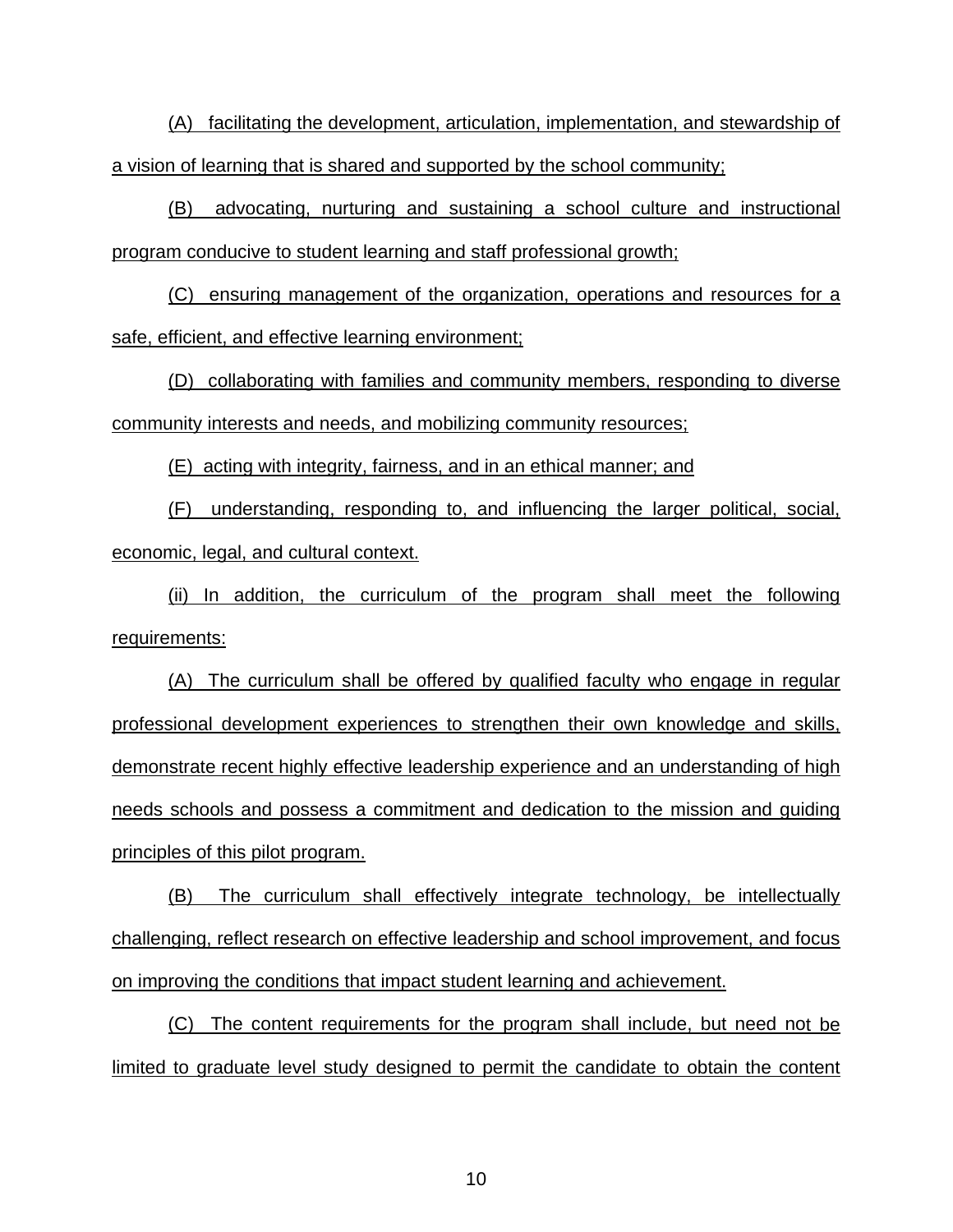requirements for programs leading to an initial certificate as a school building leader, as prescribed in section  $52.21(c)(2)(v)$  of this Part.

(3) Clinically rich experience component. The clinical experience component of the program shall meet the following requirements:

(i) The clinical experience shall be designed by the institution in collaboration with a high need school to provide a rich variety of school leadership experiences for its candidates to ensure that program graduates will be effective principals in high need schools.

(ii) The clinical experience shall be woven throughout the pilot program and serve as the anchor, be developmental in nature, with increasing responsibilities progressing to independent leadership responsibilities and feature active authentic leadership experiences.

(iii) The candidate shall complete the clinical experience component of this program under the mentorship of the assigned principal-mentor in a high need school.

 (iv) Prior to assigning the candidate to a classroom, the institution shall enter into a written agreement with the high need school wherein the high need school shall agree to establish a plan for at least one continuous school year of mentored clinical experience by the assigned principal-mentor for the candidate and support by a team comprised of program faculty, teachers and administrators at the high need school and the superintendent.

(v) The program shall ensure its candidates receive mentoring support during the entire period they are assigned to the school and enrolled in the program, which shall be at least one continuous school year.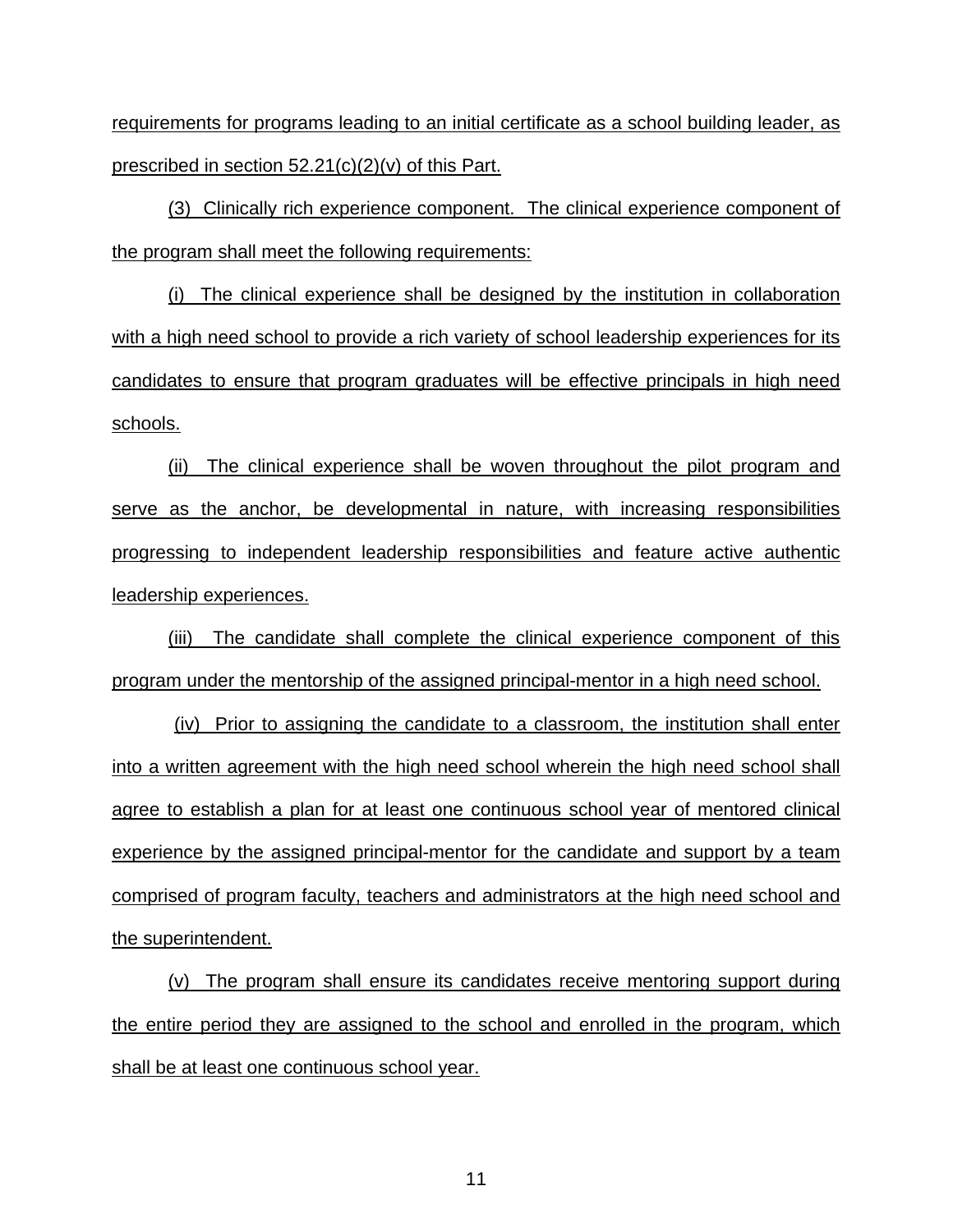(vi) Program faculty shall supervise the candidate and promote the linking of theory and practice by observing and advising the candidate at least twice each month during the clinical experience, except as otherwise provided in this paragraph.

 (vii) Program faculty shall work in collaboration with the assigned principalmentor to evaluate candidates and provide feedback.

 (viii) During the clinical experience, the program shall provide courses and seminars that are designed to link educational theory with clinical experiences, which shall include, but need not be limited to, the curricula described in subclause (iv)(d)(2) of this paragraph.

(e) Certification. A designated officer of the institution offering the pilot program shall be required to recommend the candidate for an initial certificate, upon completion of the program and after consultation with the principal-mentor.

(f) Support commitment for pilot program graduates. An institution shall have a formal written agreement with partnering schools or districts to provide continued mentoring support for graduates of the pilot program during their first year in a school leadership position, which shall include, but not be limited to, setting selection criteria, and the recruitment and training processes for mentors; and developing plans to provide professional development programs based on research and best practices for mentors and school leaders.

3. A new subclause (3) of clause (a) of subparagraph (ii) of paragraph (1) of subdivision (a) shall be added to Section 80-3.10 of the Regulations of the Commissioner of Education, effective August 21, 2010, as follows: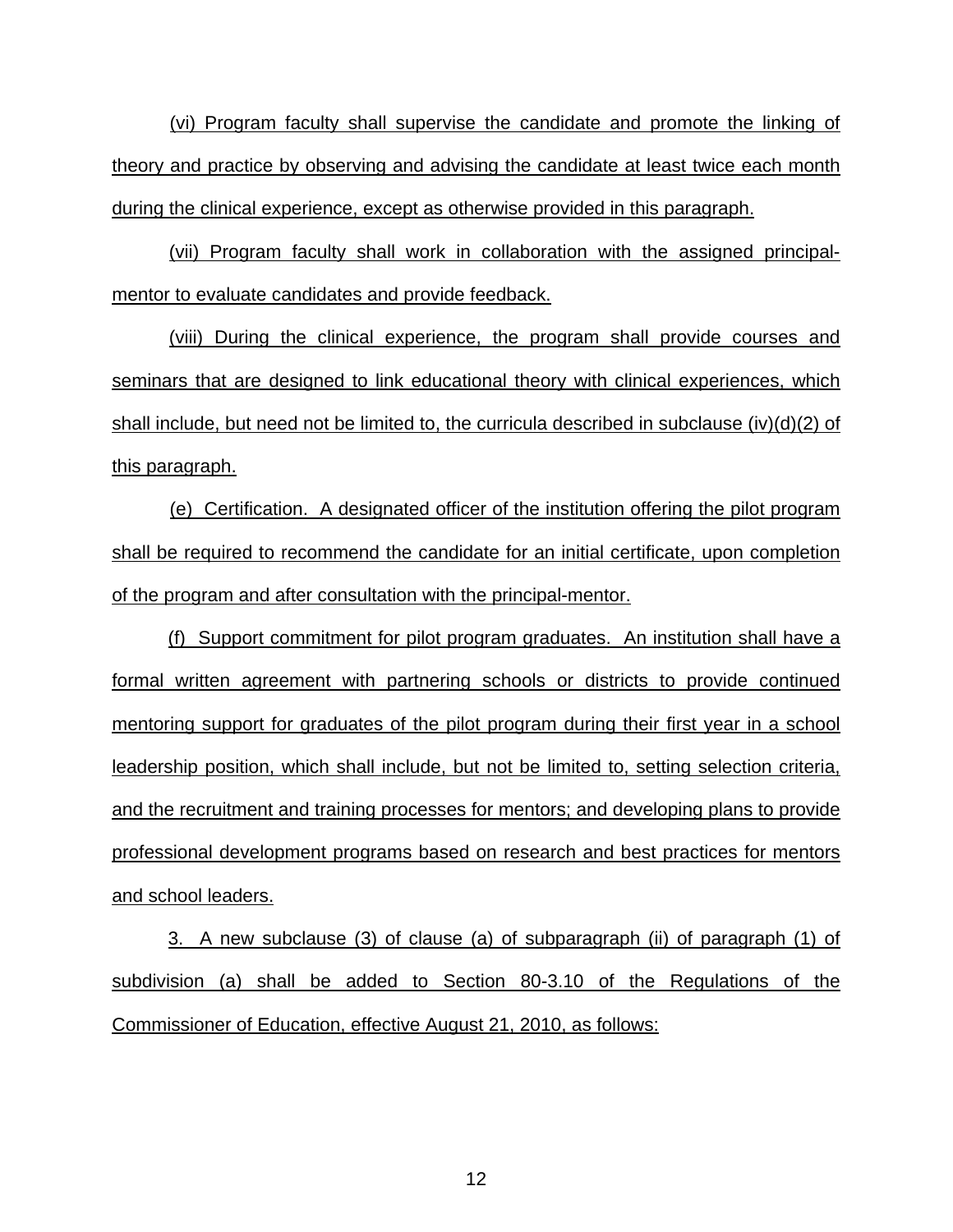(3) The candidate shall hold a baccalaureate or graduate degree from a regionally accredited higher education institution or an equivalently approved higher education institution as determined by the department and have successfully completed the clinically rich principal preparation pilot program leading to the initial certificate as a school building leader in the educational leadership service registered pursuant to section 52.21(c)(7) of this Title.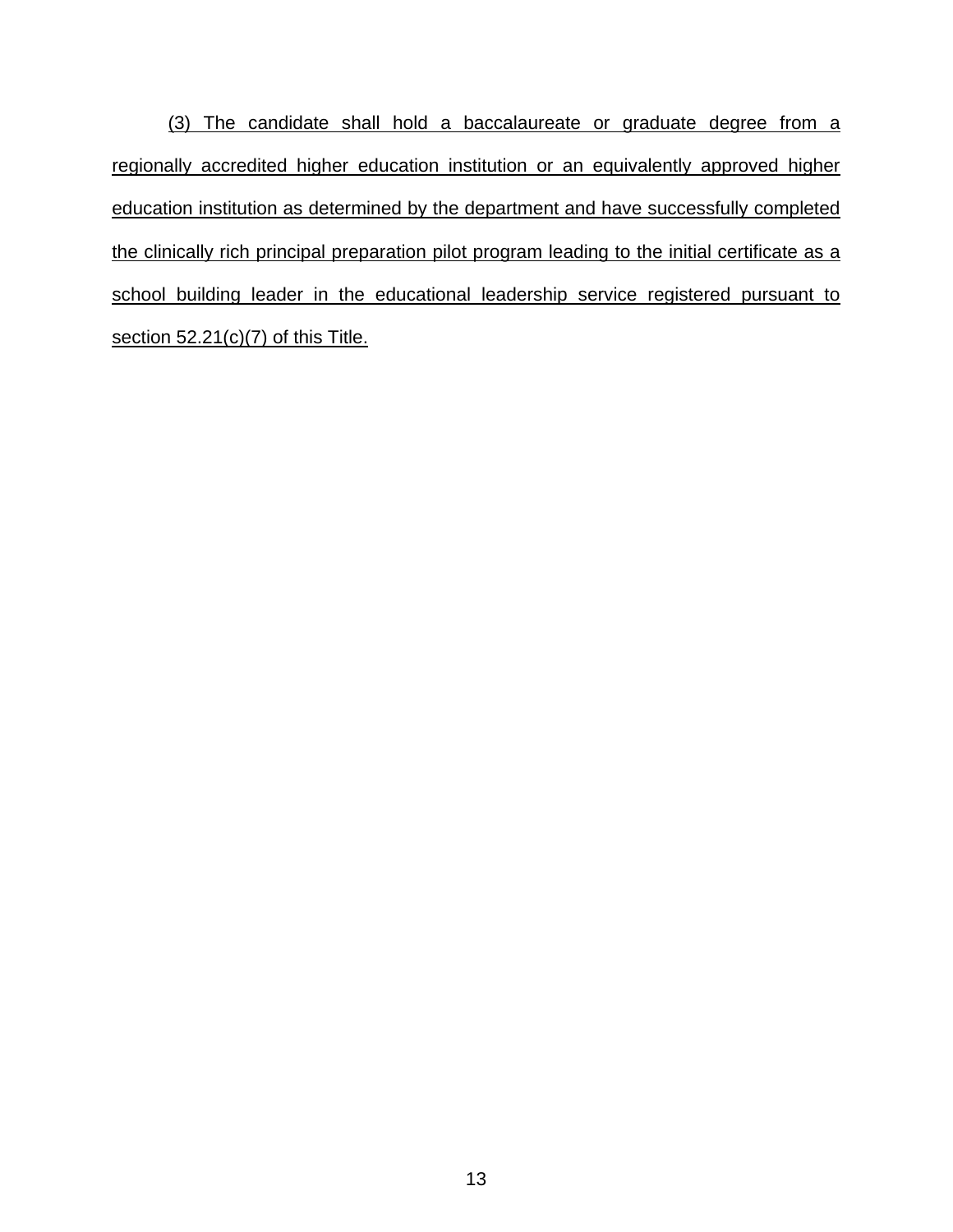## STATEMENT OF FACTS AND CIRCUMSTANCES

#### WHICH NECESSITATE EMERGENCY ACTION

 The proposed amendment is designed to 1) address immediate personnel shortages of effective school building leaders in New York's high need schools and school districts; and 2) promote student growth and achievement through strong educational leadership.

 Research studies show that school leaders are critical to helping improve student performance and preparation programs grounded in intensive clinical experiences prepare effective school leaders (Educational Leadership Policy Standards, 2008). To maximize student growth and achievement in high need schools, the Department will select program providers for graduate level clinically rich principal preparation pilot programs through a Request for Proposal (RFP) process.

In order to ensure that any program selected to offer a clinically rich principal preparation program is of high quality, the Board of Regents will establish a Blue Ribbon Commission to evaluate all applications. This Blue Ribbon Commission will be comprised of highly renowned school leader educators. The Blue Ribbon Commission will make recommendations to the Board of Regents for those programs that should be authorized to establish clinically rich principal preparation programs, both from collegiate and non-collegiate providers or in combination. The goal is to create a process that will ensure a rigorous programmatic review and to select only the highest quality providers to assist in the preparation of principals for our high need schools.